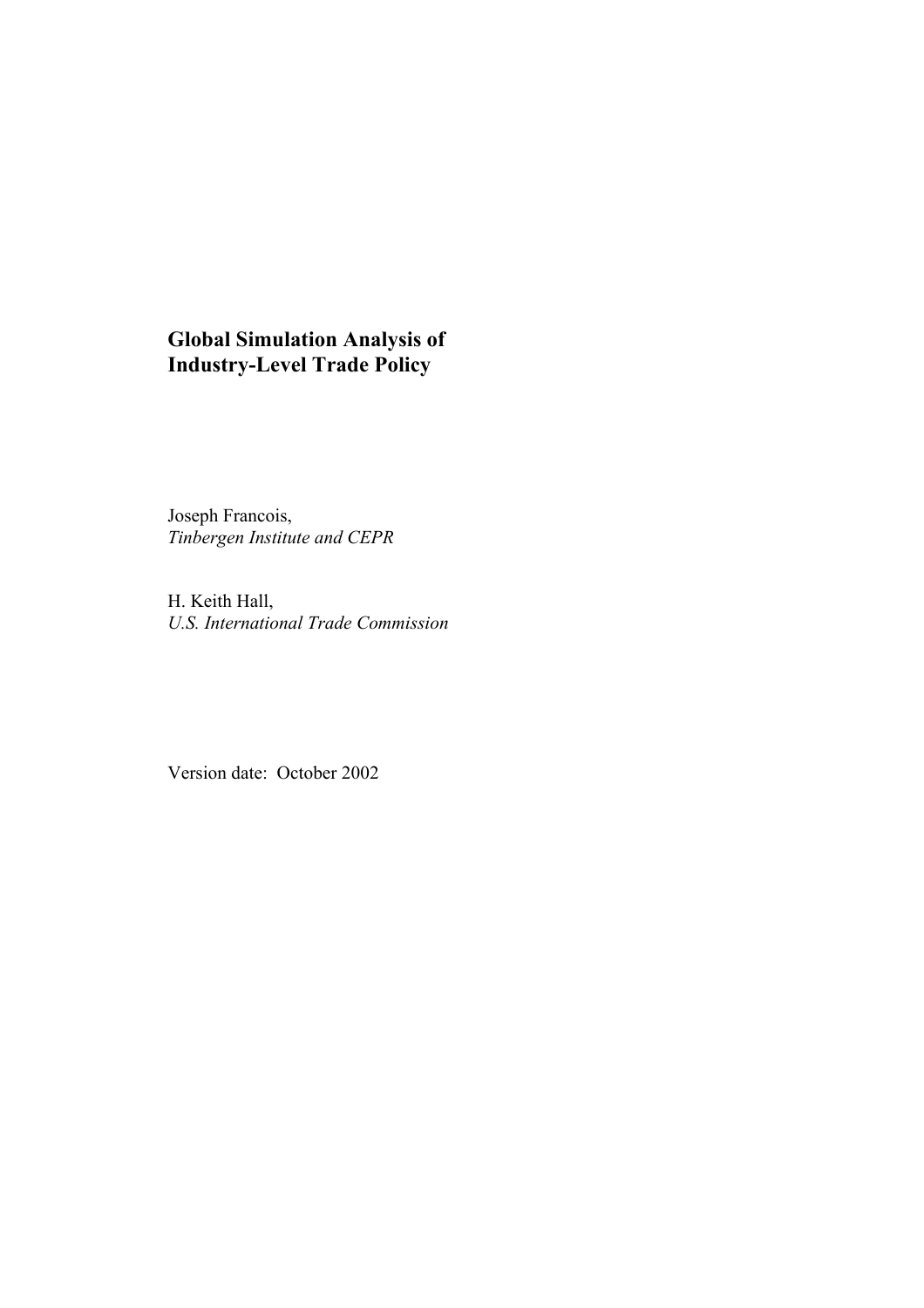#### **Global Simulation Analysis of Industry Level Trade Policy**

#### October, 2002

#### J.F. Francois and H.K Hall

Abstract: In this paper, we outline a modeling strategy for the partial equilibrium analysis of global trade policy changes at the industry level. The framework employs national product differentiation, and allows for the simultaneous assessment of trade policy changes, at the industry level, on a global, regional, or national level. Results allow the assessment of importer and exporter effects related to tariff revenues, exporter (producer) surplus, and importer (consumer) surplus.

Keywords: partial equilibrium model, trade policy, simulation model, global markets

#### **1. Introduction**

In this paper, we outline a global simulation model (GSIM) for the analysis of global trade policy changes. The approach we develop is partial equilibrium, being industry focused but global in scope. By definition, partial equilibrium models do not take into account many of the factors emphasized in general equilibrium trade theory. This implies practical limitations to the approach developed here. It also implies some useful advantages. Because we focus on a very limited set of factors, the approach followed here allows for relatively rapid and transparent analysis of a wide range of commercial policy issues with a minimum of data and computational requirements. In our view, as long as the limitations of the partial equilibrium approach are kept in mind, useful insights can be drawn with regard to relatively complex, multi-country trade policy changes at the industry level. This includes interaction of multiple market access concessions across various trading partners, exporter gains, consumer surplus (importer) gains, and changes in tariff revenue.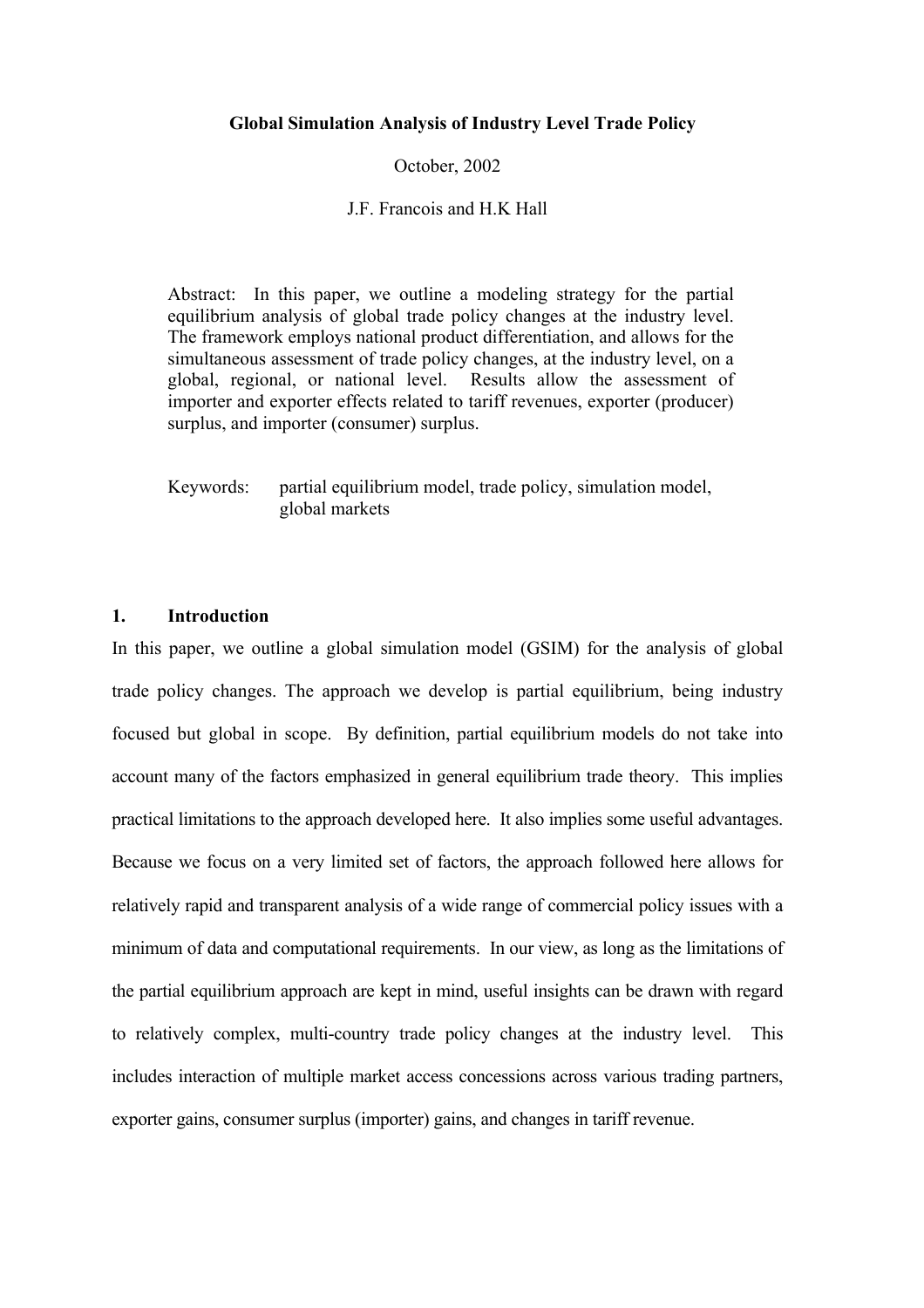This paper is organized as follows. Section 2 develops the mathematical structure of the simulation model. This includes calibration of relevant own- and cross-price elasticities, as well as global market clearing conditions. The relationship of model results to the concept of trade creation and diversion is also discussed. Section 3 then discusses a sample 4 region implementation of the model in Excel. This serves to illustrate calculation of producer and consumer surplus changes, tariff revenue changes, and the overall strategy for solving the model. An Excel file is meant to be distributed with this paper.

## **2. Basic relationships**

To estimate the global impact of trade policy changes at a combined country and industry level, our solution strategy involves a partial-equilibrium representation of the multi-country global market. Within this context, we work with a linearized (percent-change) representation of import demand, combined with generic export-supply equations. This allows us to reduce a potentially large system of bilateral trade relationships to one of reduced-form global supply and demand. This reduced-form system, which only includes as many equations as there are exporters, is then solved for the set of world (exporter) prices.

A basic assumption is national product differentiation.<sup>1</sup> As developed here, this means that imports are imperfect substitutes for each other. The elasticity of substitution is held to be equal and constant across products from different sources. The elasticity of demand in aggregate is also constant. Finally, import supply is also characterized by constant (supply) elasticities.

 $\frac{1}{1}$  $1$  This can result, in an Ethier-Krugman type model, if product varieties are fixed. It may also be a result of national differences in product characteristics (like French vs. Australian wine).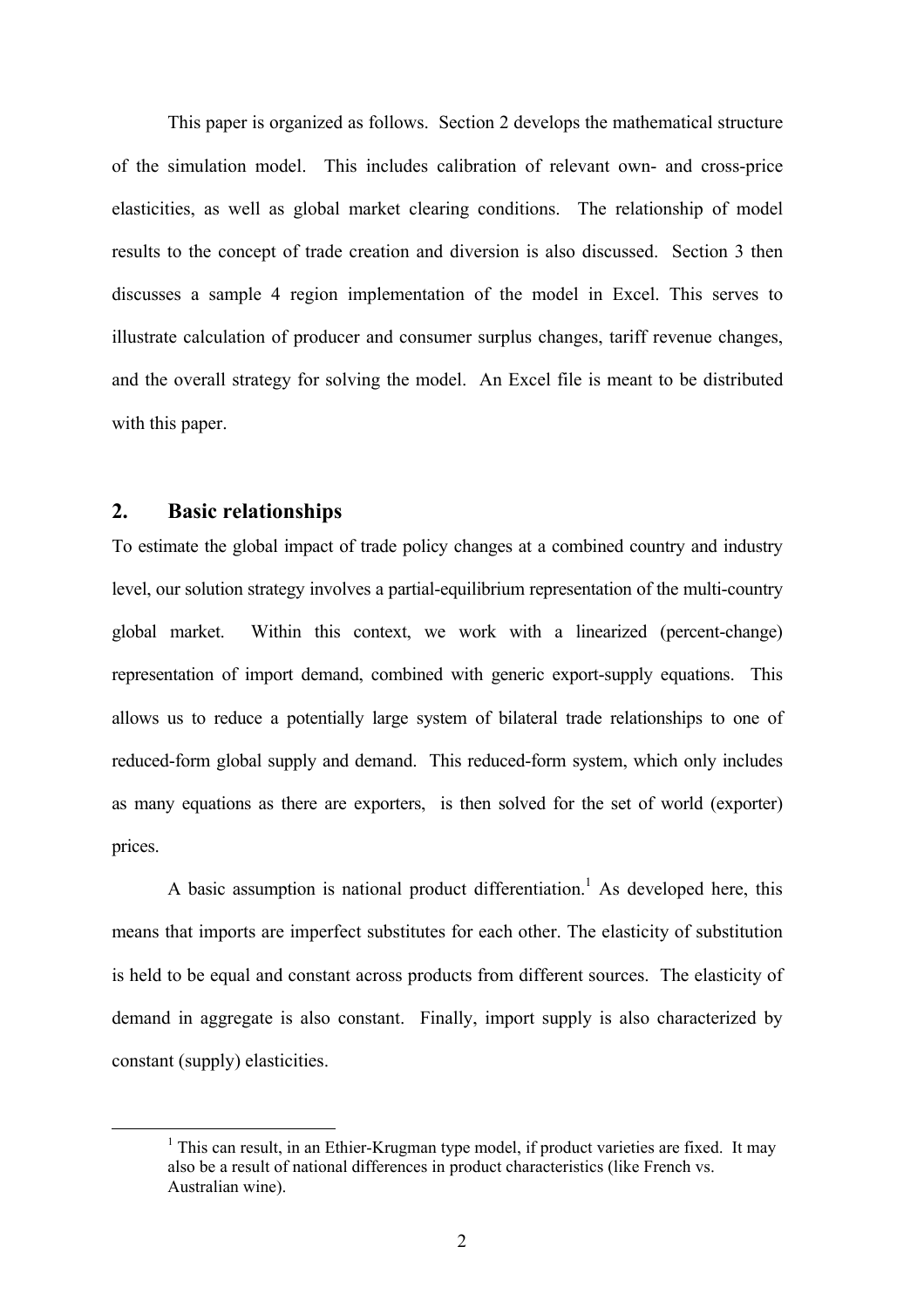#### *2.1 Elasticities*

A critical element of the modeling approach developed here is the underlying own- and cross-price demand elasticities. To arrive at these values, we start by assuming that, within each importing country *v*, import demand within product category *i* of goods from country *r* is a function of industry prices and total expenditure on the category:

(1) 
$$
M_{(i,v),r} = f(P_{(i,v),r}, P_{(i,v),s \neq r}, y_{(i,v)})
$$

where  $y_{(i,v)}$  is total expenditure on imports of *i* in country *v*,  $P_{(i,v),r}$  is the internal price for goods from region *r* within country *v*, and  $P_{(i,y),s\neq r}$  is the price of other varieties. In demand theory, this results from the assumption of weakly separability. (To avoid confusion on the part of the reader or the authors, Table 1 summarizes our notation).

By differentiating equation (1), applying the Slutsky decomposition of partial demand, and taking advantage of the zero homogeneity property of Hicksian demand, we can then derive the following (See Francois and Hall 1997):

(2) 
$$
N_{(i,v),(r,s)} = \theta_{(i,v),s} E_s + \eta_{(i,v),(r,v)} \left( \eta_{(i,v),(y,s)} - \theta_{(i,v),s} \right)
$$

where  $\theta_{(i,v),s}$  is and expenditure share,  $\eta_{(i,v)(r,y)}$  is the industry expenditure elasticity of demand for product variety *r*, and  $\eta_{(i,v)(y,s)}$  is the price *s* elasticity of industry expenditure. We can also derive a similar term for own-price demand elasticities.

(3) 
$$
N_{(i,v)(r,r)} = -\sum_{s \neq r} \theta_{(i,v),s} E_s + \eta_{(i,v),(r,y)} \left( \eta_{(i,v),(y,r)} - \theta_{(i,v),r} \right)
$$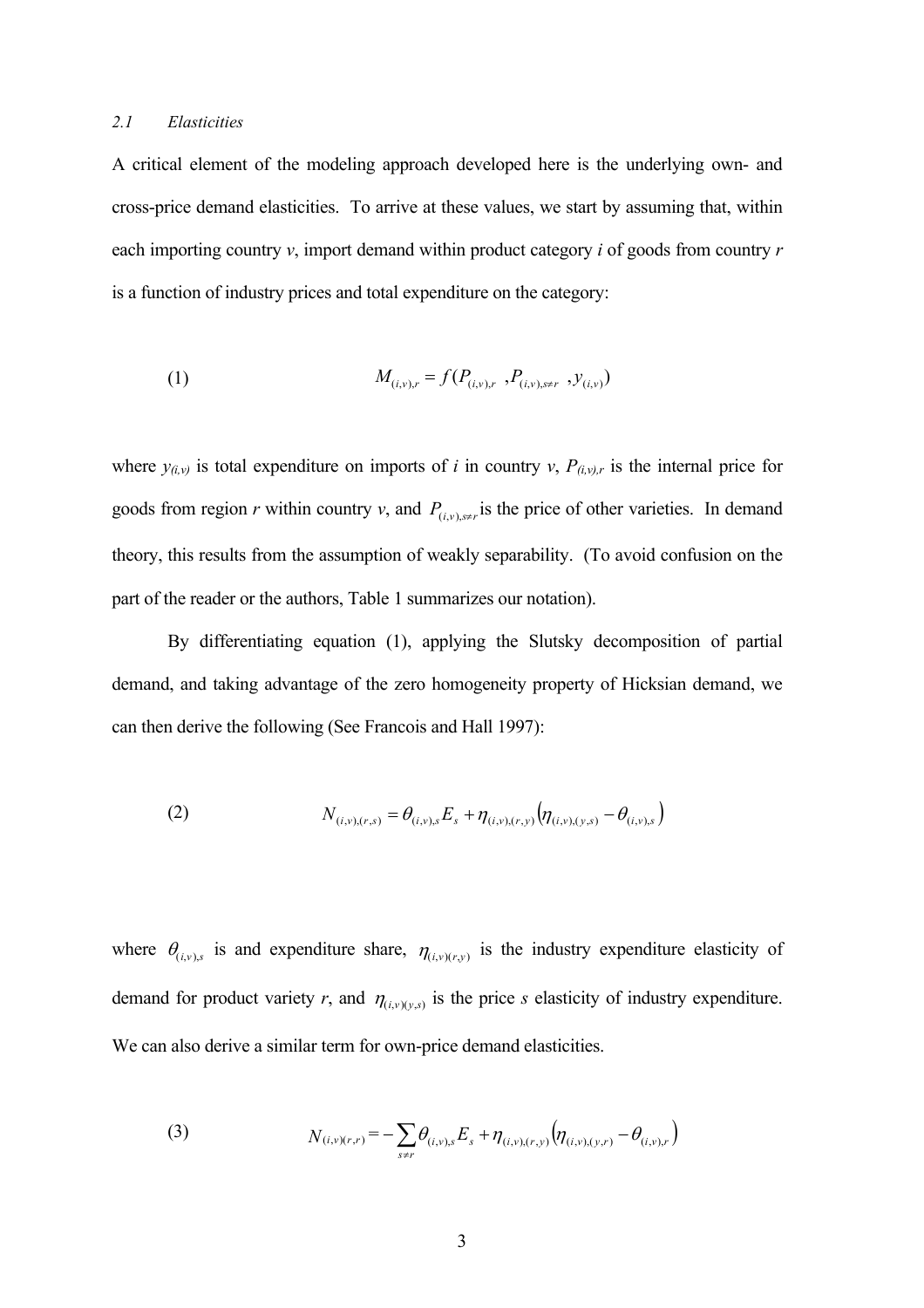Equations (2) and (3) can be further simplified with the additional assumption of homothetic preferences for expenditures which, along with the assumption of weak separability, is sufficient for two stage budgeting. This lets us define composite price and composite quantity indexes, and define aggregate expenditure with respect to these composite price and quantity indexes. Formally, to simplify equations (2) and (3), we note that homotheticity of preferences implies that income  $\eta_{(i,v)(r,y)} = 1$ , while from Francois and Hall (1997) we also have:

(4) 
$$
\eta_{(i,v)(y,s)} = \theta_{(i,v),s} (1 + E_{M,v})
$$

where  $E_{M,v}$  is the composite demand elasticity in importing region  $v$ . Making substitutions, we arrive at the following relationships:

(5) 
$$
N_{(i,v),(r,s)} = \theta_{(i,v),s}(E_m + E_s)
$$

(6) 
$$
N_{(i,v),(r,r)} = \theta_{(i,v),r} E_m - \sum_{s \neq r} \theta_{(i,v),s} E_s = \theta_{(i,v),r} E_m - (1 - \theta_{(i,v),r}) E_s
$$

### *2.2 Individual Demand and Supply Conditions*

We also need to introduce some basic supply and demand relationships. Defining  $P_{i,r}$  \* as the export price received by exporter *r* on world markets, and  $P_{(i,v),r}$  as the internal price for the same good, we can link the two prices as follows:

(7) 
$$
P_{(i,v),r} = (1 + t_{(i,v),r}) P_{i,r}^* = T_{(i,v),r} P_{i,r}^*
$$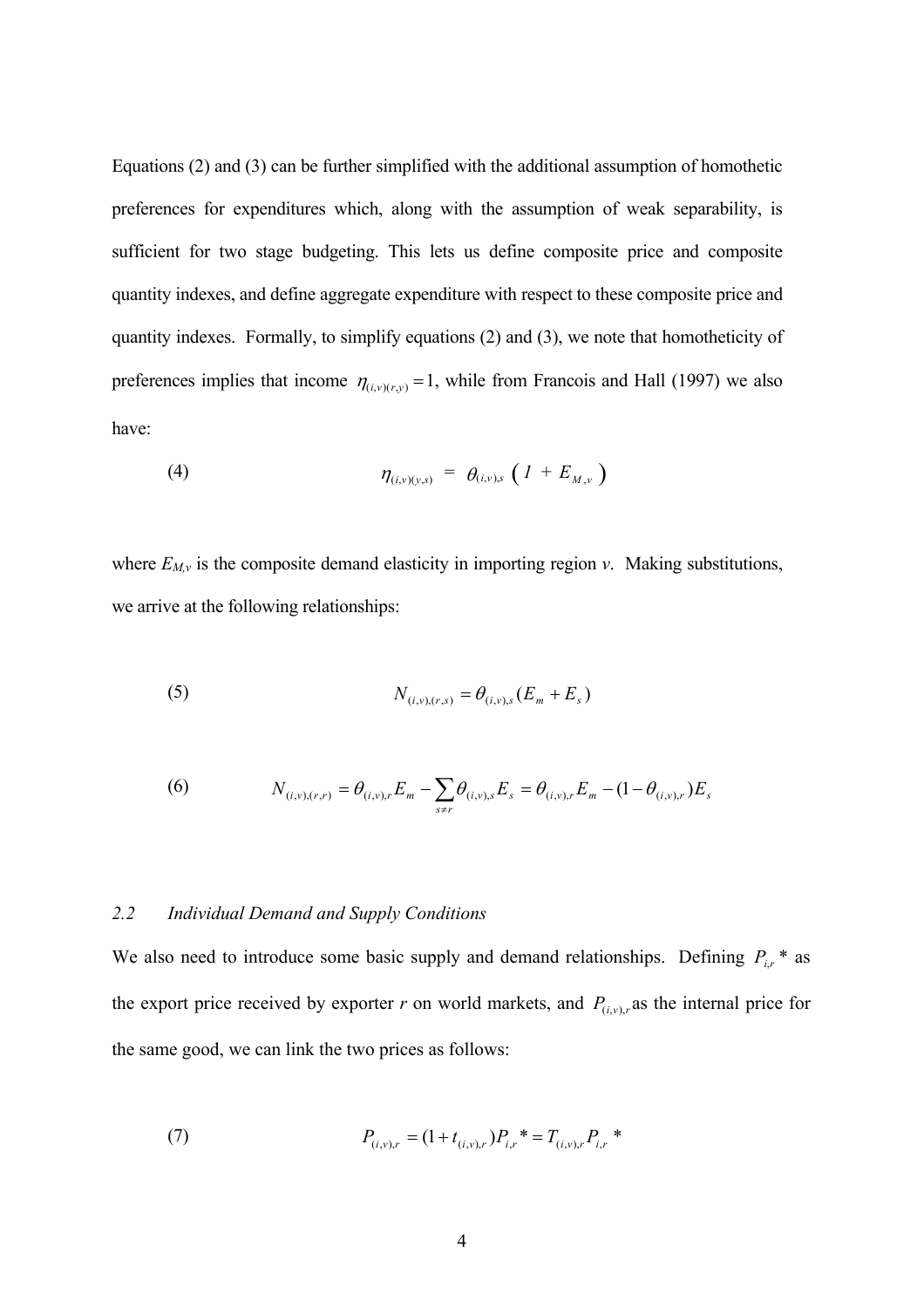In equation (7),  $T = 1 + t$  is the power of the tariff (the proportional price markup achieved by the tariff *t*.) We will define export supply to world markets as being a function of the world price *P\**.

$$
(8) \t\t\t X_{i,r} = f(P_{i,r}^*)
$$

Differentiating equations (1), (7) and (8) and manipulating the results, we can derive the following:

(9) 
$$
\hat{P}_{(i,v),r} = \hat{P}_{i,r} * + \hat{T}_{(i,v),r}
$$

(10) 
$$
\hat{X}_{i,r} = E_{X(i,r)} \hat{P}_{i,r}^* \ast
$$

(11) 
$$
\hat{M}_{(i,v),r} = N_{(i,v),(r,r)} \hat{P}_{(i,v),r} + \sum_{s \neq r} N_{(i,v),(r,s)} \hat{P}_{(i,v),s}
$$

where  $\wedge$  denotes a proportional change, so that *x*  $\hat{x} = \frac{dx}{x}$ .

### *2.3 GLOBAL EQUILIBRIUM CONDITIONS*

From the system of equations above, we make further substitutions to arrive at a workable model defined in terms of world prices. In particular we substitute equations (9), (5), and (6) into (11), and sum over import markets.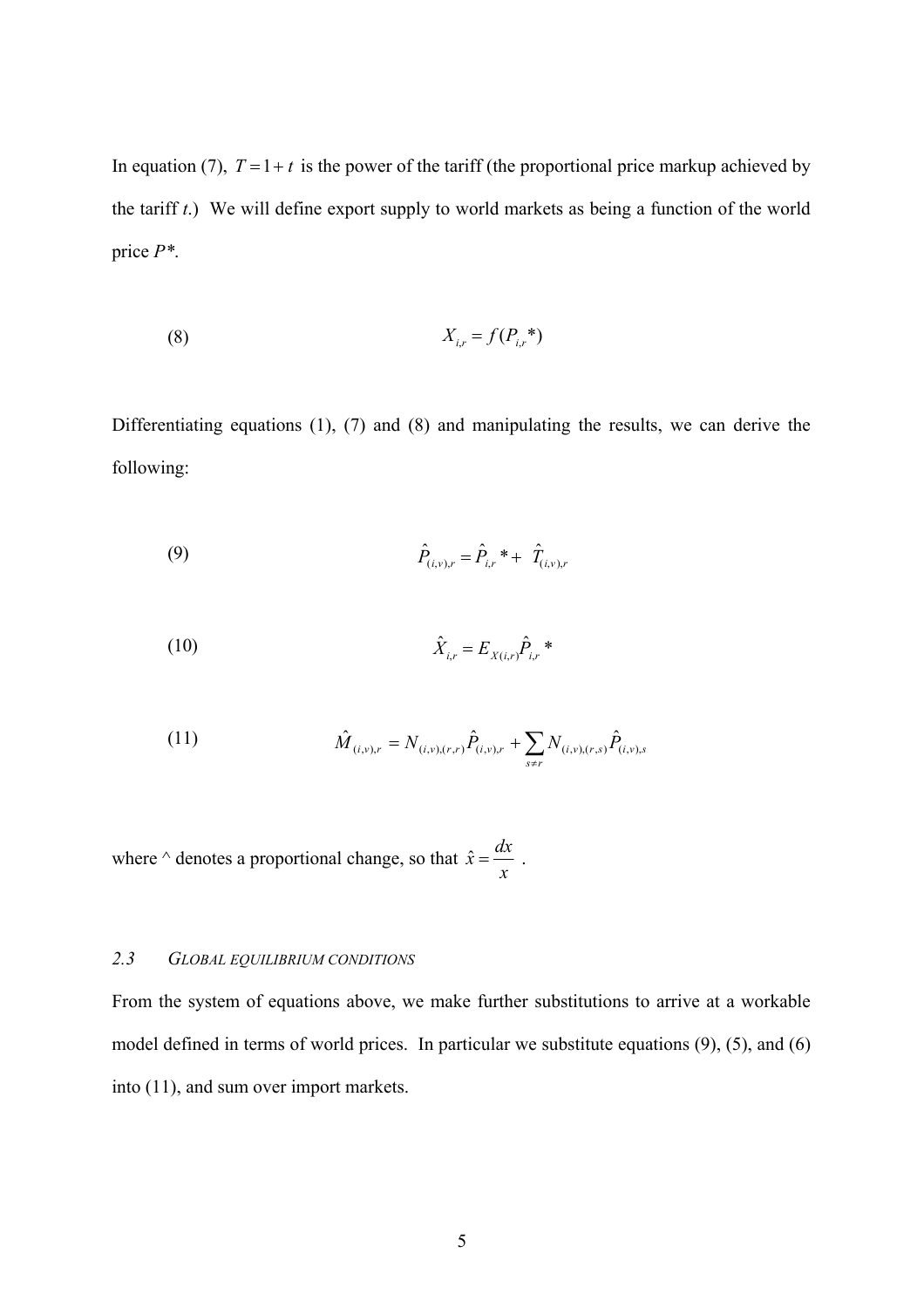(12) 
$$
\hat{M}_{i,r} = \sum_{v} \hat{M}_{(i,v),r} = \sum_{v} N_{(i,v),(r,r)} \hat{P}_{(i,v),r} + \sum_{v} \sum_{s \neq r} N_{(i,v),(r,s)} \hat{P}_{(i,v),s} \n= \sum_{v} N_{(i,v),(r,r)} [P_r * + \hat{T}_{(i,v),r}] + \sum_{v} \sum_{s \neq r} N_{(i,v),(r,s)} [\hat{P}_s * + \hat{T}_{(i,v),s}]
$$

We can then set equation (12) equal to the modified version of equation (10).

(13) 
$$
\hat{M}_{i,r} = \hat{X}_{i,r} \implies E_{X(i,r)} \hat{P}_{i,r}^* = \sum_{v} N_{(i,v),(r,r)} \hat{P}_{(i,v),r} + \sum_{v} \sum_{s \neq r} N_{(i,v),(r,s)} \hat{P}_{(i,v),s} - \sum_{v} N_{(i,v),(r,r)} [P_r^* + \hat{T}_{(i,v),r}] + \sum_{v} \sum_{s \neq r} N_{(i,v),(r,s)} [\hat{P}_s^* + \hat{T}_{(i,v),s}]
$$

Once we solve this system for world prices, we can then use equations (11) to backsolve for export quantities, and equations (12) to solve for import quantities. From there, calculations of revenue effects are also straightforward. These can be combined with partial equilibrium measures of the change in producer (i.e. exporter) surplus ∆*PS* and net consumer (i.e. importer net of tariff revenue changes) surplus ∆*CSi*,*v* as a crude measure of welfare effects. Our measure of producer surplus is shown in Figure 1 as the area of trapezoid *hsnz*, and approximates the change in the area between the export supply curve and the price line. Formally, this is represented by equation (14) below.

## [Figure 1 about here]

(14) 
$$
\Delta PS_{(i,r)} = R^0_{(i,r)} \cdot \hat{P}_{i,r} * + \frac{1}{2} \cdot R^0_{(i,r)} \cdot \hat{P}_{i,r} * \cdot \hat{X}_{i,r} = (R^0_{(i,r)} \cdot \hat{P}_{i,r} * ) \cdot \left(1 + \frac{E_{X,(i,r)} \cdot \hat{P}_{i,r} *}{2}\right)
$$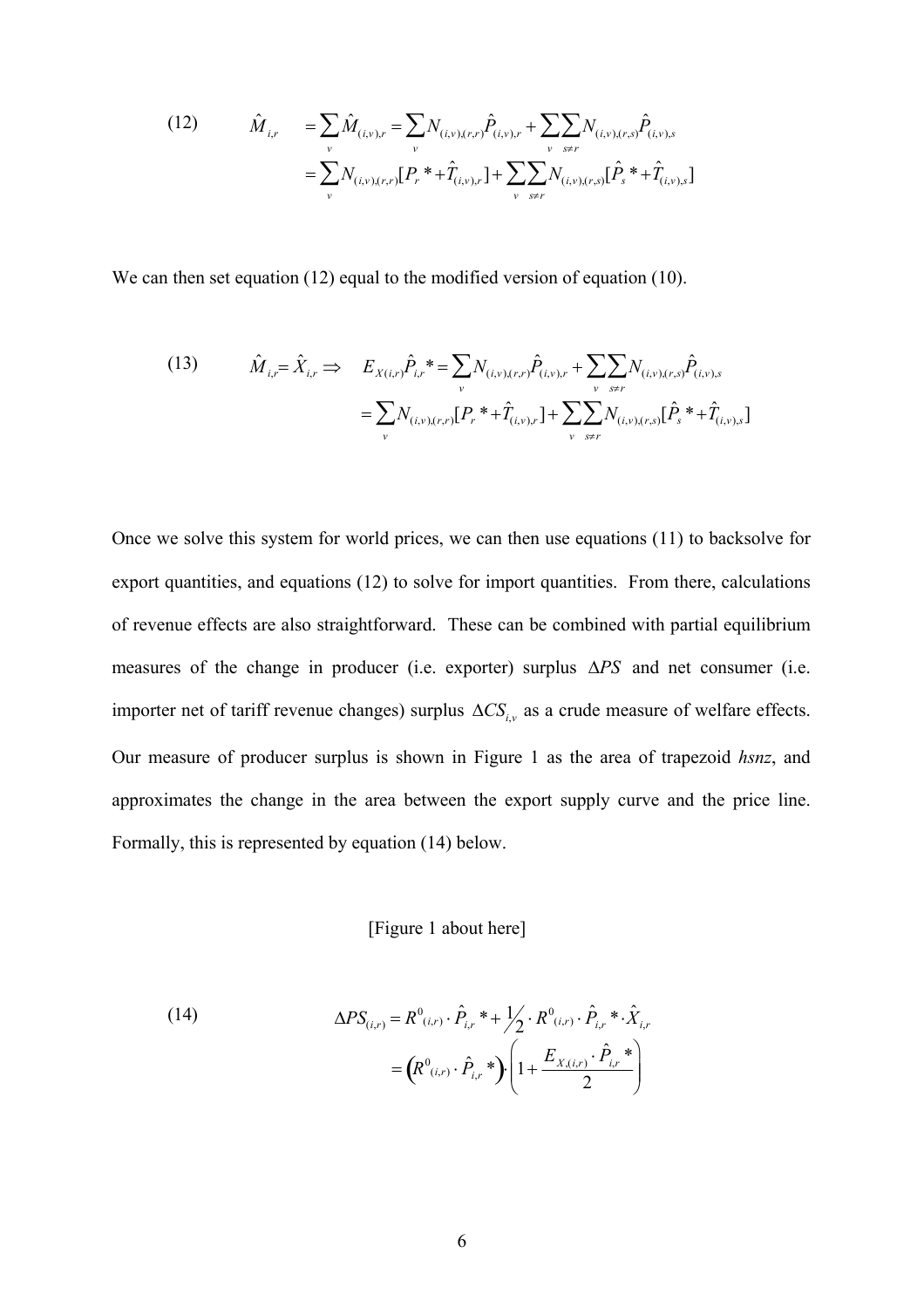In equation (14),  $R^0_{(i,r)}$  represents benchmark export revenues, either bilateral or in total, valued at world prices.

The change in consumer surplus is also represented in Figure 1, as the area of trapezoid *abcd*. It is defined as the change in the area between the demand curve and the composite good price, as perceived by consumers. This is formalized in equation (15).

(15) 
$$
\Delta CS_{(i,v)} = \left(\sum_{r} R^{0}{}_{(i,v),r} \cdot T^{0}{}_{(i,v),r}\right) \cdot \left(\frac{1}{2} E_{M,(i,v)} \hat{P}_{(i,v)}^{2} \cdot sign(\hat{P}_{(i,v)}) - \hat{P}_{(i,v)}\right)
$$
  
where  $\hat{P}_{(i,v)} = \sum_{r} \theta_{(i,v),r} \hat{P}_{r}^{*} + \hat{T}_{(i,v),r}$ 

In equation (15), consumer surplus is measured with respect to the composite import demand curve, with  $P_{(i,y)}$  representing the price for composite imports, and  $R^0_{(i,r)} \cdot T^0_{(i,y),r}$  representing expenditure at internal prices. (To derive the relative change in composite good prices, we define quantities so that the initial composite price is unity). To make an approximation of welfare changes, we can combine the change in producer surplus, consumer surplus, and import tariff revenues.

#### *2.4 TRADE CREATION AND DIVERSION*

Within the system developed above, in the case of a small country it is relatively easy to link our functional relationships to a representation of trade creation and trade diversion. In particular, assume that world prices are fixed, so that price changes are simply driven by tariff changes. In this case, we have: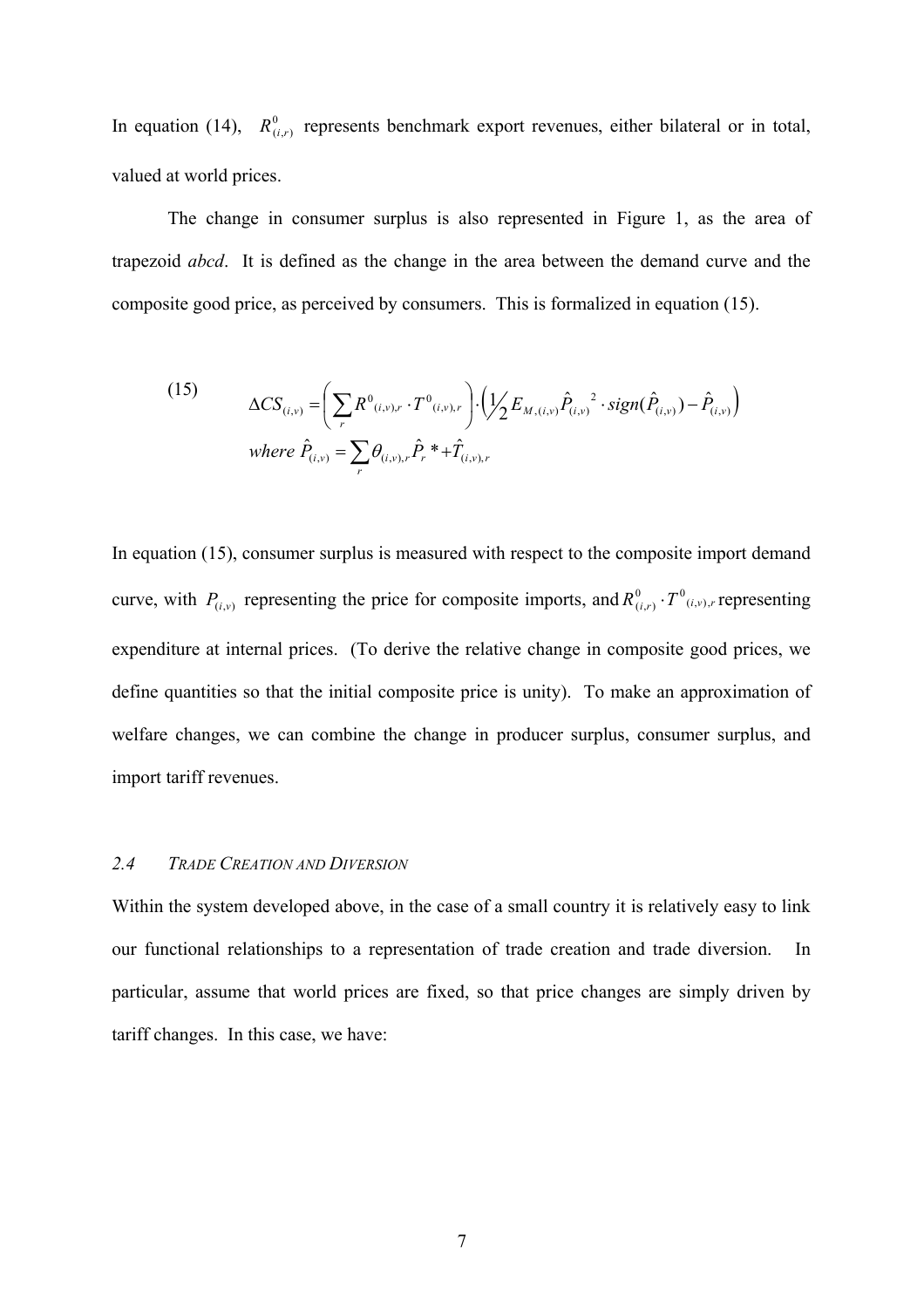(16)  

$$
\hat{M}_{(i,v),r} = N_{(i,v),(r,r)} \hat{P}_{(i,v),r} + \sum_{s \neq r} N_{(i,v),(r,s)} \hat{P}_{(i,v),s}
$$

$$
= N_{(i,v),(r,r)} \hat{T}_{(i,v),r} + \sum_{s \neq r} N_{(i,v),(r,s)} \hat{T}_{(i,v),s}
$$

Where we can further decompose equation (16) into a trade creation and trade diversion effect:

(17) Trade Creation: 
$$
TC_{(i,v),r} = M_{(i,v),r} \times [N_{(i,v),(r,r)}\hat{T}_{(i,v),r}]
$$

(18) Trade Diversion: 
$$
TD_{(i,v),r} = M_{(i,v),r} \times \sum_{s \neq r} N_{(i,v),(r,s)} \hat{T}_{(i,v),s}
$$

In equations (17) and (18), we have defined trade creation as trade generated by own tariff reductions, and trade diversion as trade changes generated by changes in tariffs on imports from third countries. Trade creation and diversion are really just a special case of the cross-price and own-price effects that make up import demand in equation (12) and equation (13).

#### **3. Implementation – an example**

A 4x4 sample implementation of the model developed above is available as an Excel file. The data input section is illustrated in Figure 2, which highlights the basic data requirements. These include trade flows (valued at a common set of world prices), trade policy wedges, and relevant demand, supply, and substitution elasticities. The same types of data (with greater matrix dimensionality) are also required for larger applications. Note that while elasticities are symmetric for the present example, this is not necessary. On the basis of input data, other key parameters (as defined in equations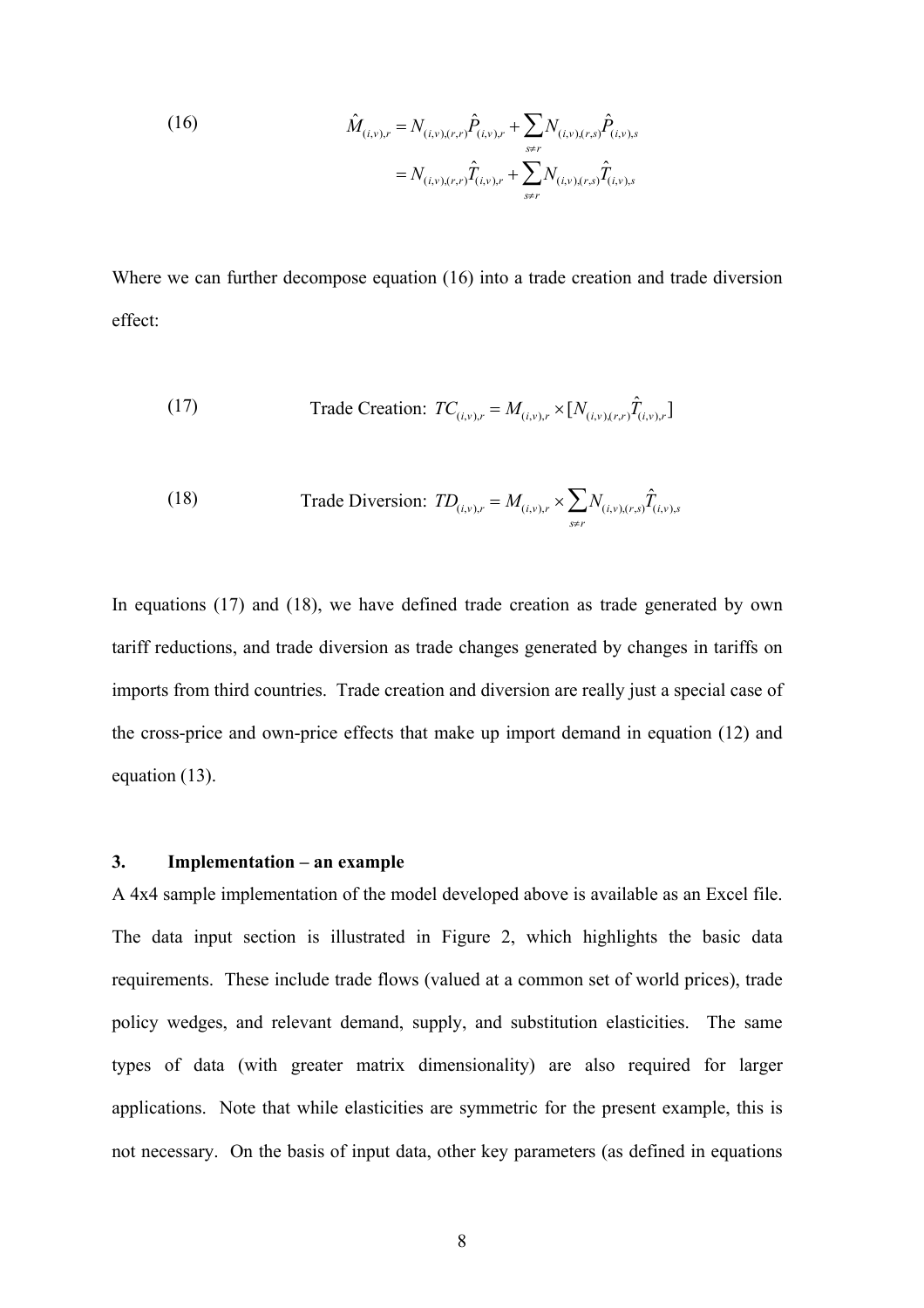(5) and (6) above) are calculated for cross-price and own-price effects. These are shown in Figure 3.

#### [Figure 2 about here]

#### [Figure 3 about here]

 The Excel solver is then used to solve the excess demand conditions specified in equation (13) above for equilibrium prices in the counterfactual. This involves specifying one of the *R* excess demand functions for exports as the objective function, with the other excess demand functions then specified as constraints. The same approach can be specified for version of the model with higher dimensionality. (For more on the use of the Excel solver for solving computational models, see Francois and Hall 1997, and Devarajan et al 1997). The core solution values, involving prices and excess demands, are shown in Figure 4.

#### [Figure 4 about here]

 On the basis of equilibrium price values, other changes in the system can be calculated as well. These include, of course, producer and consumer surplus measures (equations 14 and 15), changes in tariff revenues, trade quantities, and trade values. These are illustrated in Figures 5 and 6. The experiment results, while based on synthetic data, still illustrate the types of effects captured in the model. We have modeled an experiment where two regions, the United States and European Union, introduce reciprocal tariff cuts (as might happen from a free trade agreement). The two regions gain, on net, from the tariff reductions. One of the outside regions, Japan, loses as its relative market access conditions erode in both markets. The fourth region, ROW, actually gains. This is primarily because Japanese exports, diverted from the European Union and United States, enter the ROW at reduced prices. This yields gains in consumer surplus and tariff revenue.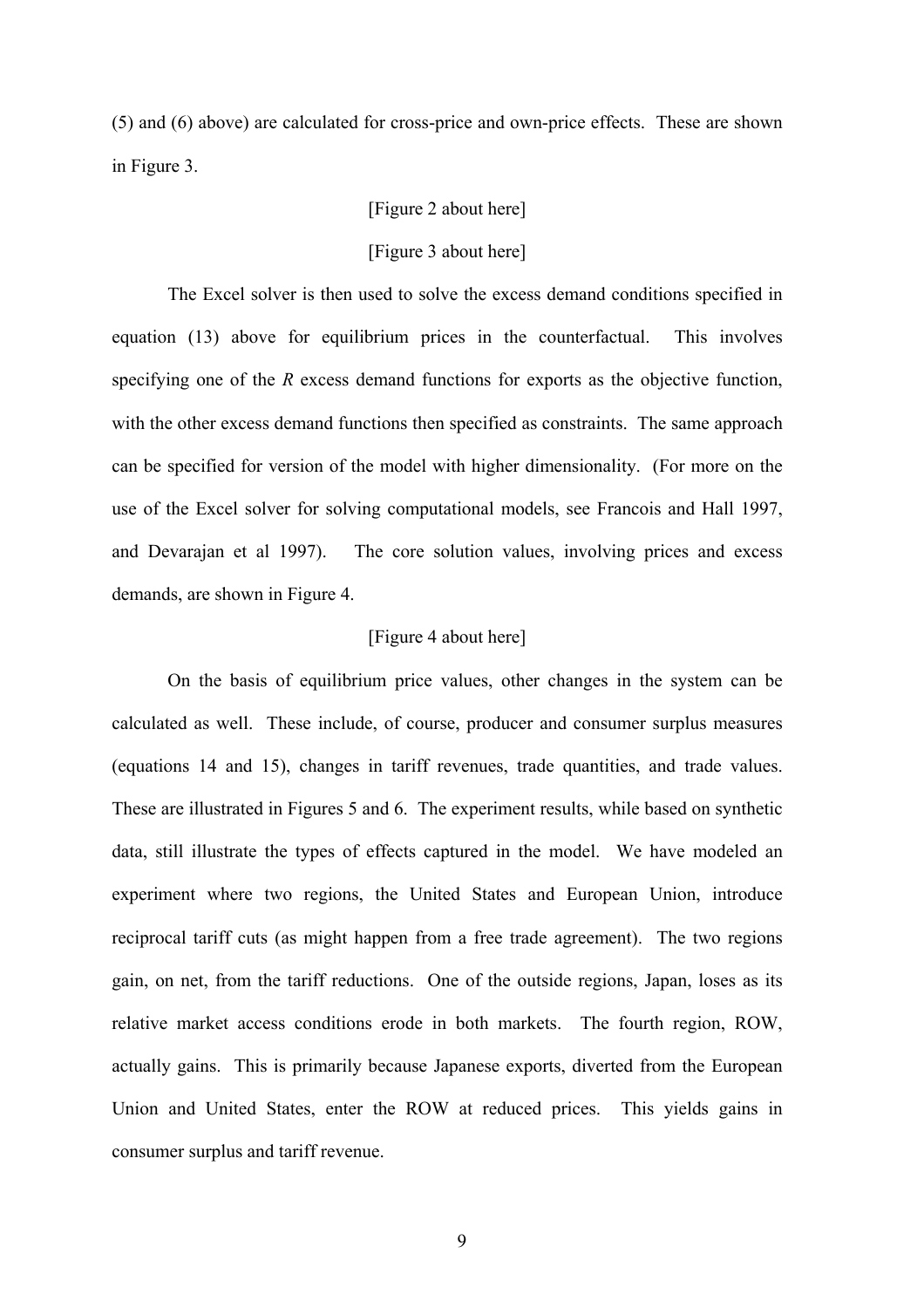[Figure 5 about here]

[Figure 6 about here]

### **References**

- Devarajan, S., D.S. Go, J.D. Lewis, S. Robinson, and P. Sinko, "Simple General Equilibrium Modeling," in J.F. Francois and K. Reinert, eds., *Applied Methods for Trade Policy Analysis: A Handbook*, Cambridge University Press: Cambridge, 1997.
- Francois, J.F. and H.K. Hall, "Partial Equilibrium Modeling," in J.F. Francois and K. Reinert, eds., Applied *Methods for Trade Policy Analysis*: A Handbook, Cambridge University Press: Cambridge, 1997.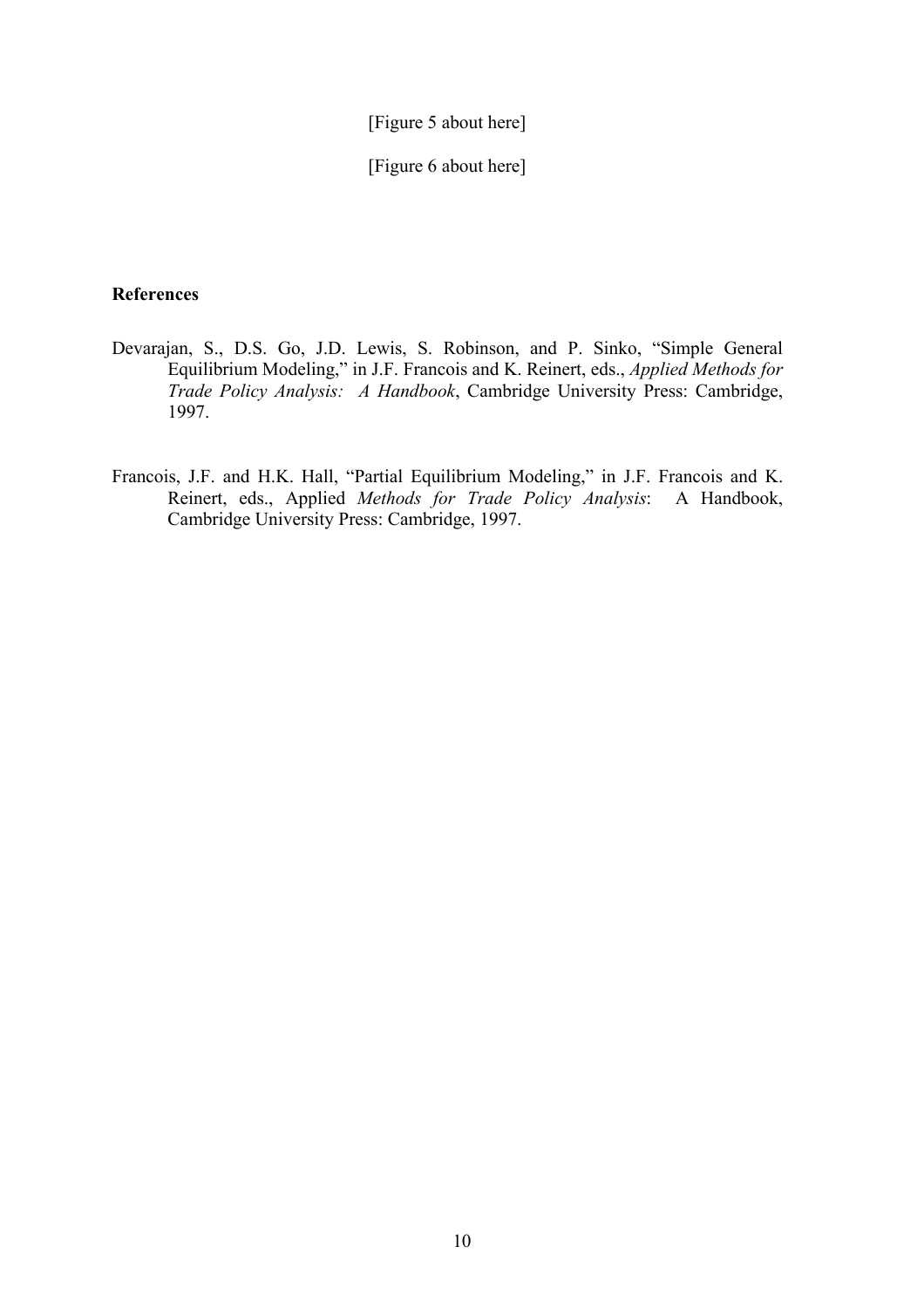Table 1 Notation

## INDEXES

| $r_{s}$             | exporting regions                                                                                                                                                                                      |
|---------------------|--------------------------------------------------------------------------------------------------------------------------------------------------------------------------------------------------------|
| v, w                | importing regions                                                                                                                                                                                      |
| i                   | industry designation                                                                                                                                                                                   |
|                     | <u>VARIABLES</u>                                                                                                                                                                                       |
| M:                  | imports (quantity)                                                                                                                                                                                     |
| $X^{\cdot}$         | exports (quantity)                                                                                                                                                                                     |
| $E_{m,(i,v)}$ :     | aggregate import demand elasticity<br>Defined for aggregate imports $M_{(i,v)}$ and composite price $P_{(i,v)}$<br>$= \frac{\partial M_{(i,v)}}{\partial P_{(i,v)}} \cdot \frac{P_{(i,v)}}{M_{(i,v)}}$ |
| $E_{x,(i,r)}$ :     | elasticity of export supply<br>$=\frac{\partial X_{(i,r)}}{\partial (x_i)^*} P_{(i,r)}^*$<br>$\partial P_{(i,r)} * X_{(i,r)}$                                                                          |
| $E_s$ :             | elasticity of substitution                                                                                                                                                                             |
| $N_{(i,v),(r,r)}$ : | own price demand elasticity                                                                                                                                                                            |
| $N_{(i,v),(r,s)}$ : | cross-price elasticity                                                                                                                                                                                 |
| $T_{(i,v),r}$ :     | The power of the tariff, $T=(1+t)$                                                                                                                                                                     |

 $\theta_{(i,v),r}$ : demand expenditure share (at internal prices)  $i, v$ ), s  $\theta_{(i,v),r} = M_{(i,v),r} T_{(i,v),r} / \sum_{s} M_{(i,v),s} T_{(i,v),s}$ 

 $\phi_{(i,v),r}$ : export quantity shares  $\phi_{(i,v),r} = M_{(i,v),r} / \sum M_{(i,w),r}$ *w* ∑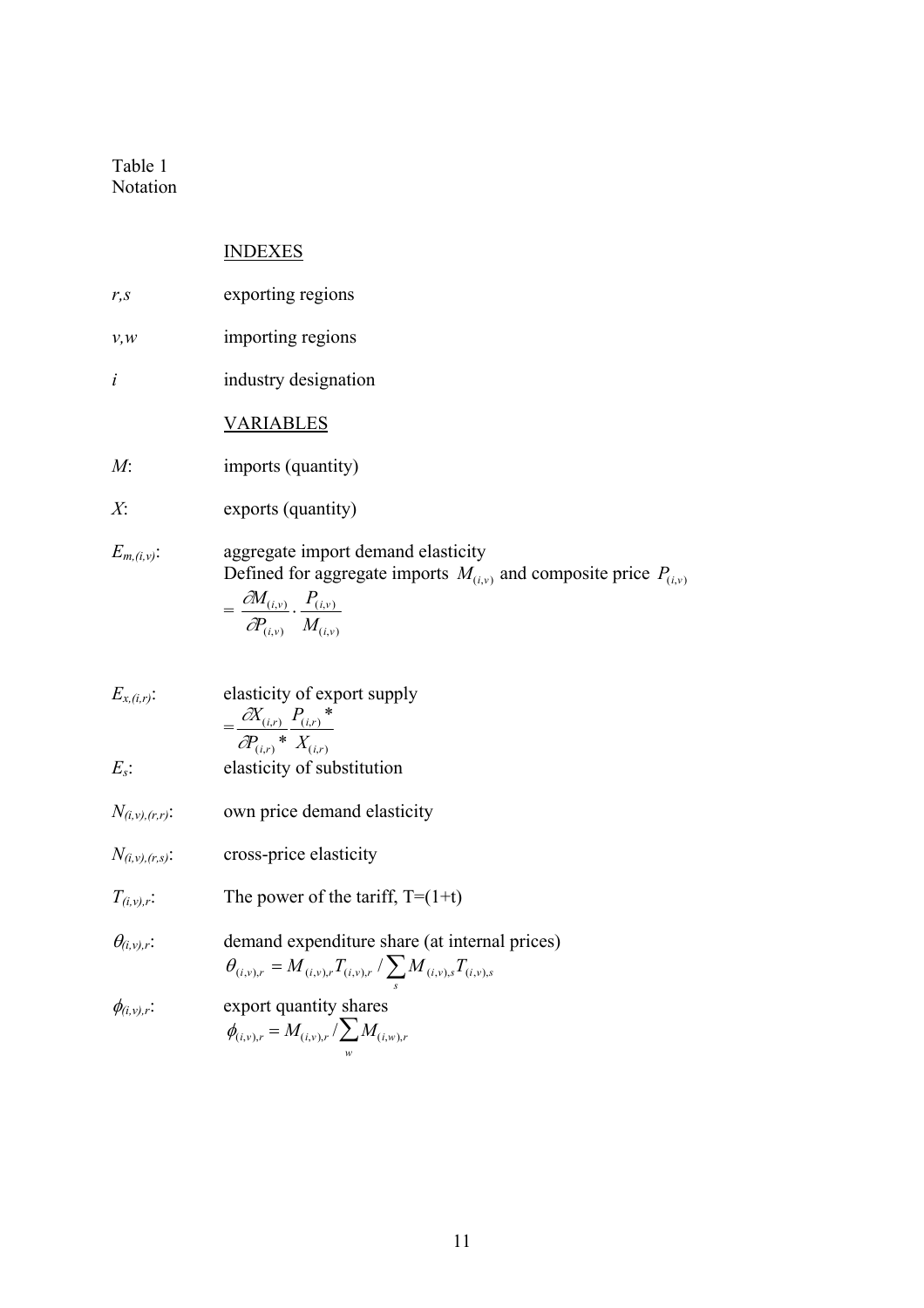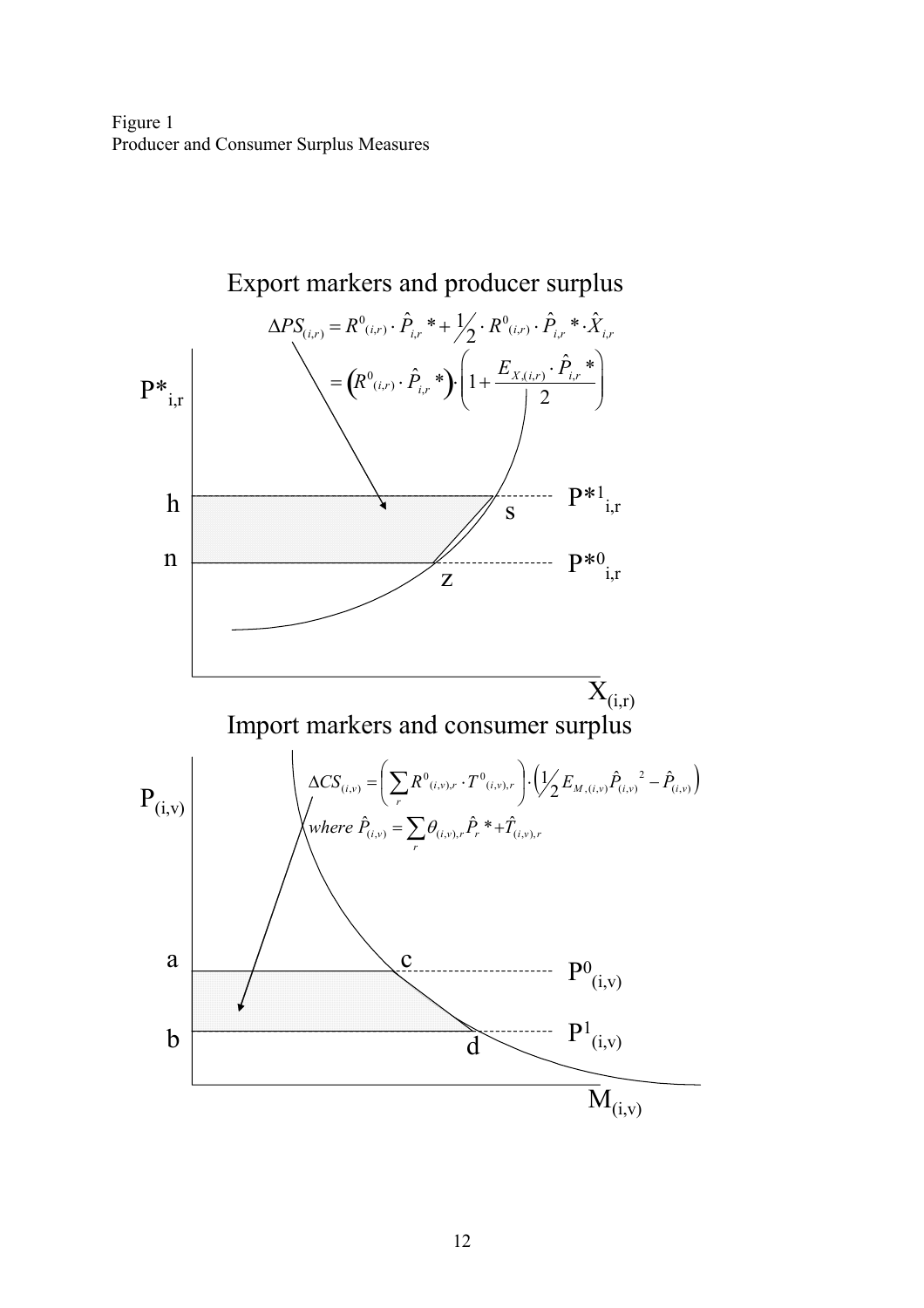## Figure 2 Excel 4x4 implementation of GSIM -- model inputs

|                 | A | B                     | $\overline{c}$ | D                      | E          | $\overline{F}$ | G                  | H          |               |
|-----------------|---|-----------------------|----------------|------------------------|------------|----------------|--------------------|------------|---------------|
| 1               |   |                       |                |                        |            |                |                    |            |               |
| 2               |   | SECTOR: cat's pajamas |                | <b>INPUTS</b>          |            |                |                    |            |               |
| 3               |   |                       |                |                        |            |                |                    |            |               |
| 4               |   |                       |                | trade at world prices: |            |                |                    |            |               |
| 5               |   |                       |                |                        |            |                | destination        |            | <b>Totals</b> |
| 6               |   |                       |                |                        | <b>USA</b> | <b>JAPAN</b>   | EU                 | <b>ROW</b> |               |
| 7               |   |                       |                | <b>USA</b>             | $\Omega$   | 50             | 200                | 300        | 550           |
| 8               |   |                       | origin         | <b>JAPAN</b>           | 500        | $\Omega$       | 150                | 200        | 850           |
| 9               |   |                       |                | <b>EU</b>              | 300        | 100            | 200                | 200        | 800           |
| 10              |   |                       |                | <b>ROW</b>             | 50         | 100            | 110                | 20         | 280           |
| 11              |   |                       |                | Totals                 | 850        | 250            | 660                | 720        |               |
| 12              |   |                       |                | initial import tariffs |            |                |                    |            |               |
| 13              |   |                       |                |                        |            |                | destination        |            |               |
| 14              |   |                       |                |                        | <b>USA</b> | <b>JAPAN</b>   | $E$ U              | <b>ROW</b> |               |
| 15              |   |                       |                | <b>USA</b>             | 1          | 1.2            | 1.4                | 1.2        |               |
| 16              |   |                       | origin         | <b>JAPAN</b>           | 1.3        | 1              | 1.4                | 1.2        |               |
| 17              |   |                       |                | EU                     | 1.3        | 1.2            |                    | 1.2        |               |
| 18              |   |                       |                | <b>ROW</b>             | 1.3        | 1.2            | 1.4                | 1.2        |               |
| 19              |   |                       |                |                        |            |                |                    |            |               |
| 20              |   |                       |                | final import tariffs   |            |                |                    |            |               |
| 21              |   |                       |                |                        |            |                | destination        |            |               |
| 22              |   |                       |                |                        | <b>USA</b> | <b>JAPAN</b>   | EU                 | <b>ROW</b> |               |
| 23              |   |                       |                | <b>USA</b>             | 1          | 1.2            | 1                  | 1.2        |               |
| 24              |   |                       | origin         | <b>JAPAN</b>           | 1.3        | 1              | 1.4                | 1.2        |               |
| 25              |   |                       |                | E <sub>U</sub>         | 1          | 1.2            |                    | 1.2        |               |
| 26              |   |                       |                | <b>ROW</b>             | 1.3        | 1.2            | 1.4                | 1.2        |               |
| 27              |   |                       |                |                        |            |                |                    |            |               |
| 28              |   |                       |                | Elasticities:          |            |                |                    |            |               |
| 29              |   |                       |                |                        | <b>USA</b> | <b>JAPAN</b>   | EU                 | <b>ROW</b> |               |
| 30              |   |                       | Em             | Import Demand          | $-1.25$    | $-1.25$        | $-1.\overline{25}$ | $-1.25$    |               |
| 31              |   |                       | Ex             | <b>Export Supply</b>   | 1.5        | 1.5            | 1.5                | 1.5        |               |
| $\overline{32}$ |   |                       | Es             | Substitution           | 5          | 5              | 5                  | 5          |               |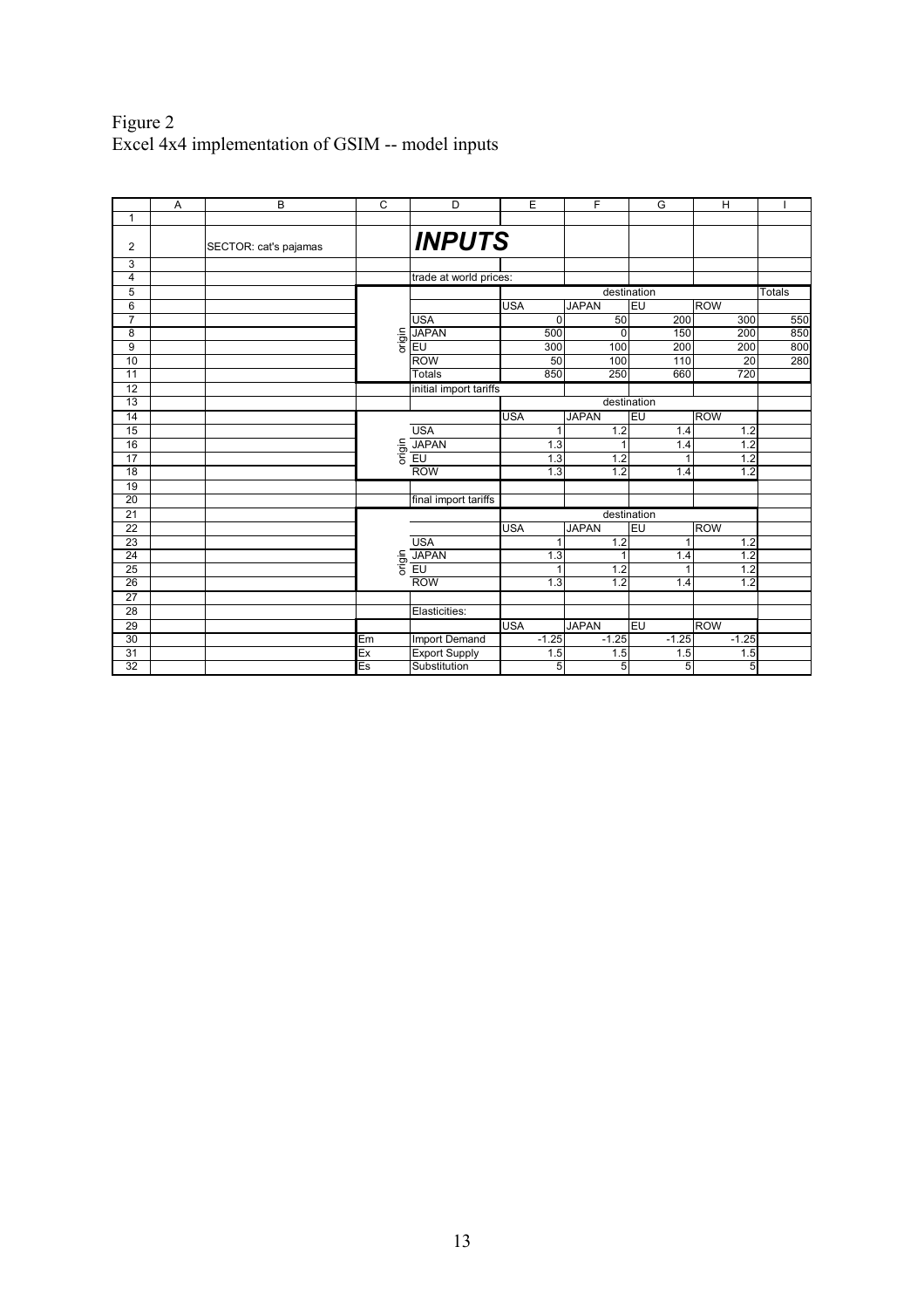## Figure 3 Excel 4x4 implementation of GSIM -- Calibrated values

|          | A | B                           | $\overline{c}$ | D                                          | E          | F            | G           | H          |              |
|----------|---|-----------------------------|----------------|--------------------------------------------|------------|--------------|-------------|------------|--------------|
| 34       |   |                             |                | <b>Calibrated values</b>                   |            |              |             |            |              |
|          |   |                             |                |                                            |            |              |             |            |              |
| 35<br>36 |   | Notation definitions        |                | Import shares at internal prices           |            |              |             |            |              |
| 37       |   |                             |                |                                            |            |              | destination |            |              |
| 38       |   |                             |                |                                            | <b>USA</b> | <b>JAPAN</b> | EU          | <b>ROW</b> |              |
| 39       |   |                             |                | <b>USA</b>                                 | 0.00000    | 0.20000      | 0.33175     | 0.41667    |              |
| 40       |   |                             |                | <b>JAPAN</b>                               | 0.58824    | 0.00000      | 0.24882     | 0.27778    |              |
| 41       |   |                             | origin         | EU                                         | 0.35294    | 0.40000      | 0.23697     | 0.27778    |              |
| 42       |   |                             |                | <b>ROW</b>                                 | 0.05882    | 0.40000      | 0.18246     | 0.02778    |              |
| 43       |   |                             |                | <b>SUM</b>                                 |            |              |             |            |              |
| 44       |   |                             |                |                                            |            |              |             |            |              |
| 45       |   | <b>Notation definitions</b> |                | Export shares at world prices              |            |              |             |            |              |
| 46       |   |                             |                |                                            |            |              | destination |            |              |
| 47       |   |                             |                |                                            | <b>USA</b> | <b>JAPAN</b> | EU          | <b>ROW</b> | <b>SUM</b>   |
| 48       |   |                             |                | <b>USA</b>                                 | 0.0000     | 0.0909       | 0.3636      | 0.5455     | 1            |
| 49       |   |                             |                | <b>JAPAN</b>                               | 0.5882     | 0.0000       | 0.1765      | 0.2353     | 1            |
| 50       |   |                             | origin         | EU                                         | 0.3750     | 0.1250       | 0.2500      | 0.2500     | 1            |
| 51       |   |                             |                | <b>ROW</b>                                 | 0.1786     | 0.3571       | 0.3929      | 0.0714     | $\mathbf{1}$ |
| 52       |   |                             |                |                                            |            |              |             |            |              |
| 53       |   |                             |                |                                            |            |              |             |            |              |
| 54       |   |                             | N(i,v),(r,r)   | Own price elasticities                     |            |              |             |            |              |
| 55       |   | Equation (6)                |                |                                            |            |              | destination |            |              |
| 56       |   |                             |                |                                            | <b>USA</b> | <b>JAPAN</b> | EU          | <b>ROW</b> |              |
| 57       |   |                             |                | <b>USA</b>                                 | $-5.0000$  | $-4.2500$    | $-3.7559$   | $-3.4375$  |              |
| 58       |   |                             |                | <b>JAPAN</b>                               | $-2.7941$  | $-5.0000$    | $-4.0669$   | $-3.9583$  |              |
| 59       |   |                             | origin         | <b>EU</b>                                  | $-3.6765$  | $-3.5000$    | $-4.1114$   | $-3.9583$  |              |
| 60       |   |                             |                | <b>ROW</b>                                 | $-4.7794$  | $-3.5000$    | $-4.3158$   | $-4.8958$  |              |
| 61       |   |                             |                |                                            |            |              |             |            |              |
| 62       |   |                             |                | $N(i, v), (r, s)$ Cross price elasticities |            |              |             |            |              |
| 63       |   | Equation (5)                |                |                                            |            |              | destination |            |              |
| 64       |   |                             |                |                                            | <b>USA</b> | <b>JAPAN</b> | EU          | <b>ROW</b> |              |
| 65       |   |                             |                | <b>USA</b>                                 | 0.0000     | 0.7500       | 1.2441      | 1.5625     |              |
| 66       |   |                             |                | <b>JAPAN</b>                               | 2.2059     | 0.0000       | 0.9331      | 1.0417     |              |
| 67       |   |                             | origin         | EU                                         | 1.3235     | 1.5000       | 0.8886      | 1.0417     |              |
| 68       |   |                             |                | <b>ROW</b>                                 | 0.2206     | 1.5000       | 0.6842      | 0.1042     |              |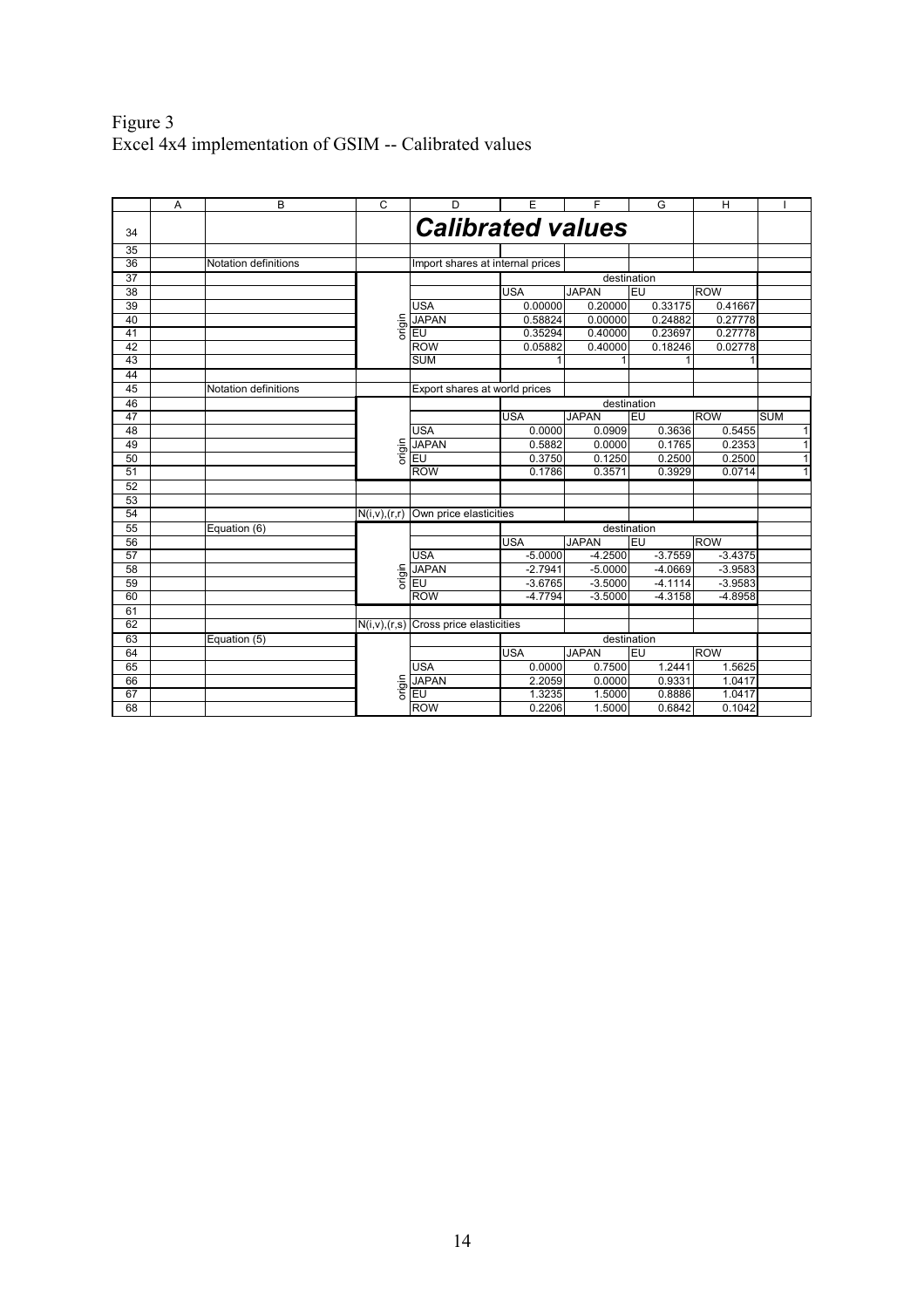| Figure 3                                                |  |
|---------------------------------------------------------|--|
| Excel 4x4 implementation of GSIM – Core solution values |  |

|    | A                      |               | ι. |                            |                    |            | G         |           |               |  | N                             |        | м         |        |
|----|------------------------|---------------|----|----------------------------|--------------------|------------|-----------|-----------|---------------|--|-------------------------------|--------|-----------|--------|
| 70 | <b>MODEL SOLUTIONS</b> |               |    |                            |                    |            |           |           |               |  |                               |        |           |        |
|    |                        |               |    |                            |                    |            |           |           |               |  |                               |        |           |        |
| 72 |                        |               |    | MARKET CLEARING CONDITIONS |                    |            |           |           |               |  | CROSS-PRICE EFFECTS ON DEMAND |        |           |        |
| 73 |                        |               |    | Relative price changes     |                    |            |           |           |               |  |                               |        |           |        |
|    |                        |               |    |                            | <b>I</b> benchmark |            | change in | change in | <b>Excess</b> |  |                               |        |           |        |
| 74 |                        |               |    |                            | prices             | new prices | supply    | Idemand   | Demand        |  |                               |        |           |        |
| 75 |                        | Equation (13) |    | <b>USA</b>                 | 0.0000             | 0.0783     | 0.1175    | 0.1175    | 0.0000        |  | $-0.3168$                     | 0.0424 | 0.0000    | 0.0136 |
| 76 |                        |               |    | <b>JAPAN</b>               | 0.0000             | $-0.0308$  | $-0.0461$ | $-0.0461$ | 0.0000        |  | $-0.2490$                     | 0.1012 | $-0.2294$ | 0.1680 |
| 77 |                        |               |    | g leu                      | 0.0000             | 0.0455     | 0.0683    | 0.0683    | 0.0000        |  | $-0.0716$                     | 0.0329 | $-0.2985$ | 0.0885 |
| 78 |                        |               |    | <b>ROW</b>                 | 0.0000             | $-0.0172$  | $-0.0259$ | $-0.0259$ | 0.0000        |  | $-0.3130$                     | 0.1270 | $-0.2463$ | 0.1378 |
| 79 |                        |               |    |                            |                    |            |           |           |               |  |                               |        |           |        |

Figure 4

|            |   | Excel 4x4 implementation of GSIM – Other solution values |                                  |                                                    |            |                  |             |             |  |
|------------|---|----------------------------------------------------------|----------------------------------|----------------------------------------------------|------------|------------------|-------------|-------------|--|
|            | A | $\overline{B}$                                           | $\overline{\text{c}}$            | $\overline{D}$                                     | E          | F                | G           | Η           |  |
|            |   |                                                          |                                  |                                                    |            |                  |             |             |  |
| 80         |   |                                                          |                                  | <b>OTHER RESULTS</b>                               |            |                  |             |             |  |
| 81         |   |                                                          | trade values and quantities      |                                                    |            |                  |             |             |  |
| 82         |   |                                                          | trade quantities: percent change |                                                    |            |                  |             |             |  |
| 83         |   |                                                          |                                  |                                                    |            |                  | destination |             |  |
| 84         |   |                                                          |                                  |                                                    | <b>USA</b> | <b>JAPAN</b>     | EU          | <b>ROW</b>  |  |
| 85         |   |                                                          |                                  | <b>USA</b>                                         | 0.0        | $-29.0$          | 77.9        | $-25.6$     |  |
| 86         |   |                                                          | origin                           | <b>JAPAN</b>                                       | $-16.3$    | 0.0              | $-10.4$     | 29.0        |  |
| 87         |   |                                                          |                                  | EU                                                 | 60.9       | $-12.7$          | $-48.6$     | $-9.2$      |  |
| 88         |   |                                                          |                                  | <b>ROW</b>                                         | $-23.1$    | 18.7             | $-17.2$     | 22.2        |  |
| 89         |   |                                                          |                                  |                                                    |            |                  |             |             |  |
| 90         |   |                                                          |                                  | Trade at world prices: new values                  |            |                  |             |             |  |
| 91         |   |                                                          |                                  |                                                    |            |                  | destination |             |  |
| 92         |   |                                                          |                                  |                                                    | USA        | <b>JAPAN</b>     | EU          | <b>ROW</b>  |  |
| 93         |   |                                                          |                                  | USA                                                | 0.0        | 38.3             | 383.7       | 240.8       |  |
| 94         |   |                                                          | origin                           | <b>JAPAN</b>                                       | 405.6      | 0.0              | 130.2       | 250.0       |  |
| 95         |   |                                                          |                                  | EU                                                 | 504.8      | 91.3             | 107.5       | 189.9       |  |
| 96         |   |                                                          |                                  | <b>ROW</b>                                         | 37.8       | 116.7            | 89.5        | 24.0        |  |
| 97         |   |                                                          |                                  |                                                    |            |                  |             |             |  |
| 98         |   |                                                          |                                  | Trade at world prices: change in values            |            |                  |             |             |  |
| 99         |   |                                                          |                                  |                                                    |            |                  | destination |             |  |
| 100        |   |                                                          |                                  |                                                    | <b>USA</b> | <b>JAPAN</b>     | EU          | <b>ROW</b>  |  |
| 101        |   |                                                          |                                  | USA                                                | 0.0        | $-11.7$          | 183.7       | $-59.2$     |  |
| 102        |   |                                                          | origin                           | <b>JAPAN</b>                                       | $-94.4$    | 0.0              | $-19.8$     | 50.0        |  |
| 103        |   |                                                          |                                  | EU                                                 | 204.8      | $-8.7$           | $-92.5$     | $-10.1$     |  |
| 104        |   |                                                          |                                  | <b>ROW</b>                                         | $-12.2$    | 16.7             | $-20.5$     | 4.0         |  |
| 105        |   |                                                          |                                  |                                                    |            |                  |             |             |  |
| 106        |   |                                                          |                                  | Proportional change in internal prices             |            |                  |             |             |  |
| 107        |   |                                                          |                                  |                                                    |            |                  | destination |             |  |
| 108        |   |                                                          |                                  |                                                    | <b>USA</b> | <b>JAPAN</b>     | EU          | <b>ROW</b>  |  |
| 109        |   |                                                          |                                  | USA                                                | 0.1        | 0.1              | $-0.2$      | 0.1         |  |
| 110        |   |                                                          | origin                           | <b>JAPAN</b>                                       | 0.0        | 0.0              | 0.0         | 0.0         |  |
| 111        |   |                                                          |                                  | EU                                                 | $-0.2$     | 0.0<br>0.0       | 0.0<br>0.0  | 0.0<br>0.0  |  |
| 112        |   |                                                          |                                  | <b>ROW</b>                                         | 0.0        |                  |             |             |  |
| 113<br>114 |   |                                                          |                                  | Composite price                                    | $-0.1$     | 0.0              | $-0.1$      | 0.0         |  |
| 115        |   |                                                          |                                  |                                                    |            |                  |             |             |  |
| 116        |   |                                                          |                                  | Tariff revenue and consumer surplus<br>destination |            |                  |             |             |  |
| 117        |   |                                                          |                                  |                                                    | <b>USA</b> | <b>JAPAN</b>     | EU          | <b>ROW</b>  |  |
| 118        |   |                                                          |                                  | Tariff revenue                                     | $-98.2$    | 3.7              | $-50.9$     | 15.2        |  |
| 119        |   |                                                          |                                  | Consumer surplus                                   | 102.8      | $\overline{8.0}$ | 67.4        | 30.6        |  |
| 120        |   |                                                          |                                  |                                                    |            |                  |             |             |  |
| 121        |   |                                                          |                                  | <b>Total welfare effects</b>                       |            |                  |             |             |  |
| 122        |   |                                                          |                                  |                                                    | Α          | B                | C           | $D=A+B$     |  |
|            |   |                                                          |                                  |                                                    | Producer   | Consumer         | Tariff      | Net welfare |  |
| 123        |   |                                                          |                                  |                                                    | surplus    | surplus          | revenue     | effect      |  |
| 124        |   |                                                          |                                  | USA                                                | 45.6       | 102.8            | $-98.2$     | 50.2        |  |
| 125        |   |                                                          |                                  | <b>JAPAN</b>                                       | $-24.1$    | 8.0              | 3.7         | $-12.5$     |  |
| 126        |   |                                                          | country                          | EU                                                 | 36.4       | 67.4             | $-50.9$     | 52.9        |  |
| 127        |   |                                                          |                                  | <b>ROW</b>                                         | $-4.8$     | 30.6             | 15.2        | 41.0        |  |